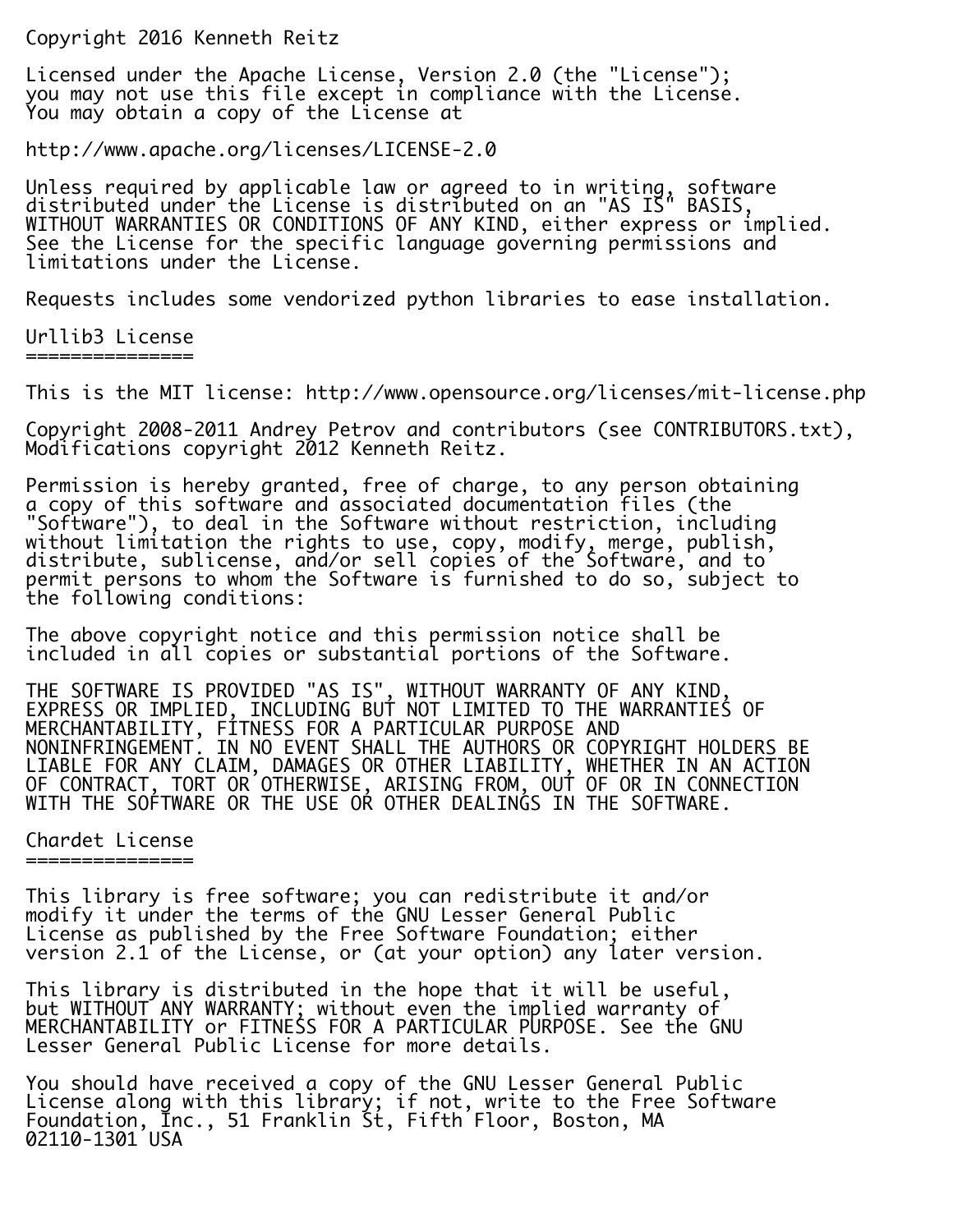This Source Code Form is subject to the terms of the Mozilla Public License, v. 2.0. If a copy of the MPL was not distributed with this file, You can obtain one at http://mozilla.org/MPL/2.0/.

Idna License ============

Copyright (c) 2013-2016, Kim Davies. All rights reserved.

Redistribution and use in source and binary forms, with or without modification, are permitted provided that the following conditions are met:

#. Redistributions of source code must retain the above copyright notice, this list of conditions and the following disclaimer.

#. Redistributions in binary form must reproduce the above copyright notice, this list of conditions and the following disclaimer in the documentation and/or other materials provided with the distribution.

#. Neither the name of the copyright holder nor the names of the contributors may be used to endorse or promote products derived from this software without specific prior written permission.

#. THIS SOFTWARE IS PROVIDED BY THE CONTRIBUTORS "AS IS" AND ANY EXPRESS OR IMPLIED WARRANTIES, INCLUDING, BUT NOT LIMITED TO, THE IMPLIED WARRANTIES OF MERCHANTABILITY AND FITNESS FOR A PARTICULAR PURPOSE ARE DISCLAIMED. IN NO EVENT SHALL THE COPYRIGHT HOLDERS OR CONTRIBUTORS BE LIABLE FOR ANY DIRECT, INDIRECT, INCIDENTAL, SPECIAL, EXEMPLARY, OR CONSEQUENTIAL DAMAGES (INCLUDING, BUT NOT LIMITED TO, PROCUREMENT OF SUBSTITUTE GOODS OR SERVICES; LOSS OF USE, DATA, OR PROFITS; OR BUSINESS INTERRUPTION) HOWEVER CAUSED AND ON ANY THEORY OF LIABILITY, WHETHER IN CONTRACT, STRICT LIABILITY, OR TORT (INCLUDING NEGLIGENCE OR OTHERWISE) ARISING IN ANY WAY OUT OF THE USE OF THIS SOFTWARE, EVEN IF ADVISED OF THE POSSIBILITY OF SUCH DAMAGE.

Portions of the codec implementation and unit tests are derived from the Python standard library, which carries the `Python Software Foundation License <https://docs.python.org/2/license.html>`\_:

Copyright (c) 2001-2014 Python Software Foundation; All Rights Reserved

Portions of the unit tests are derived from the Unicode standard, which is subject to the Unicode, Inc. License Agreement:

Copyright (c) 1991-2014 Unicode, Inc. All rights reserved. Distributed under the Terms of Use in <http://www.unicode.org/copyright.html>.

Permission is hereby granted, free of charge, to any person obtaining a copy of the Unicode data files and any associated documentation (the "Data Files") or Unicode software and any associated documentation (the "Software") to deal in the Data Files or Software without restriction, including without limitation the rights to use, copy, modify, merge, publish, distribute, and/or sell copies of the Data Files or Software, and to permit persons to whom the Data Files or Software are furnished to do so, provided that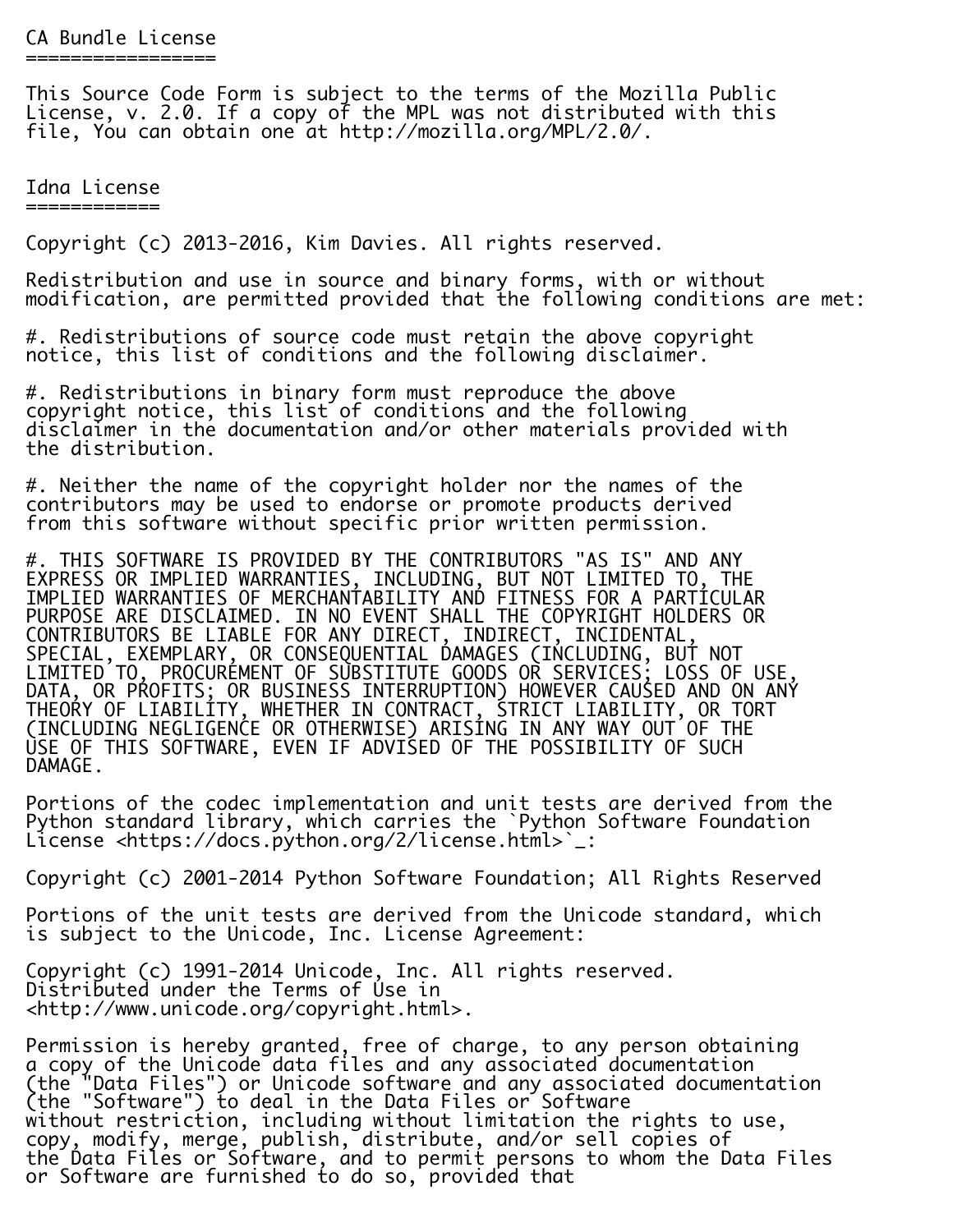(a) this copyright and permission notice appear with all copies of the Data Files or Software,

(b) this copyright and permission notice appear in associated documentation, and

(c) there is clear notice in each modified Data File or in the Software as well as in the documentation associated with the Data File(s) or Software that the data or software has been modified.

THE DATA FILES AND SOFTWARE ARE PROVIDED "AS IS", WITHOUT WARRANTY OF ANY KIND, EXPRESS OR IMPLIED, INCLUDING BUT NOT LIMITED TO THE WARRANTIES OF MERCHANTABILITY, FITNESS FOR A PARTICULAR PURPOSE AND NONINFRINGEMENT OF THIRD PARTY RIGHTS. IN NO EVENT SHALL THE COPYRIGHT HOLDER OR HOLDERS INCLUDED IN THIS NOTICE BE LIABLE FOR ANY CLAIM, OR ANY SPECIAL INDIRECT OR CONSEQUENTIAL DAMAGES, OR ANY DAMAGES WHATSOEVER RESULTING FROM LOSS OF USE, DATA OR PROFITS, WHETHER IN AN ACTION OF CONTRACT, NEGLIGENCE OR OTHER TORTIOUS ACTION, ARISING OUT OF OR IN CONNECTION WITH THE USE OR PERFORMANCE OF THE DATA FILES OR SOFTWARE.

Except as contained in this notice, the name of a copyright holder shall not be used in advertising or otherwise to promote the sale, use or other dealings in these Data Files or Software without prior written authorization of the copyright holder.

Apache License Version 2.0, January 2004 http://www.apache.org/licenses/

TERMS AND CONDITIONS FOR USE, REPRODUCTION, AND DISTRIBUTION

1. Definitions.

"License" shall mean the terms and conditions for use, reproduction, and distribution as defined by Sections 1 through 9 of this document.

"Licensor" shall mean the copyright owner or entity authorized by the copyright owner that is granting the License.

"Legal Entity" shall mean the union of the acting entity and all other entities that control, are controlled by, or are under common control with that entity. For the purposes of this definition, "control" means (i) the power, direct or indirect, to cause the direction or management of such entity, whether by contract or otherwise, or (ii) ownership of fifty percent (50%) or more of the outstanding shares, or (iii) beneficial ownership of such entity.

"You" (or "Your") shall mean an individual or Legal Entity exercising permissions granted by this License.

"Source" form shall mean the preferred form for making modifications, including but not limited to software source code, documentation source, and configuration files.

"Object" form shall mean any form resulting from mechanical transformation or translation of a Source form, including but not limited to compiled object code, generated documentation, and conversions to other media types.

"Work" shall mean the work of authorship, whether in Source or Object form, made available under the License, as indicated by a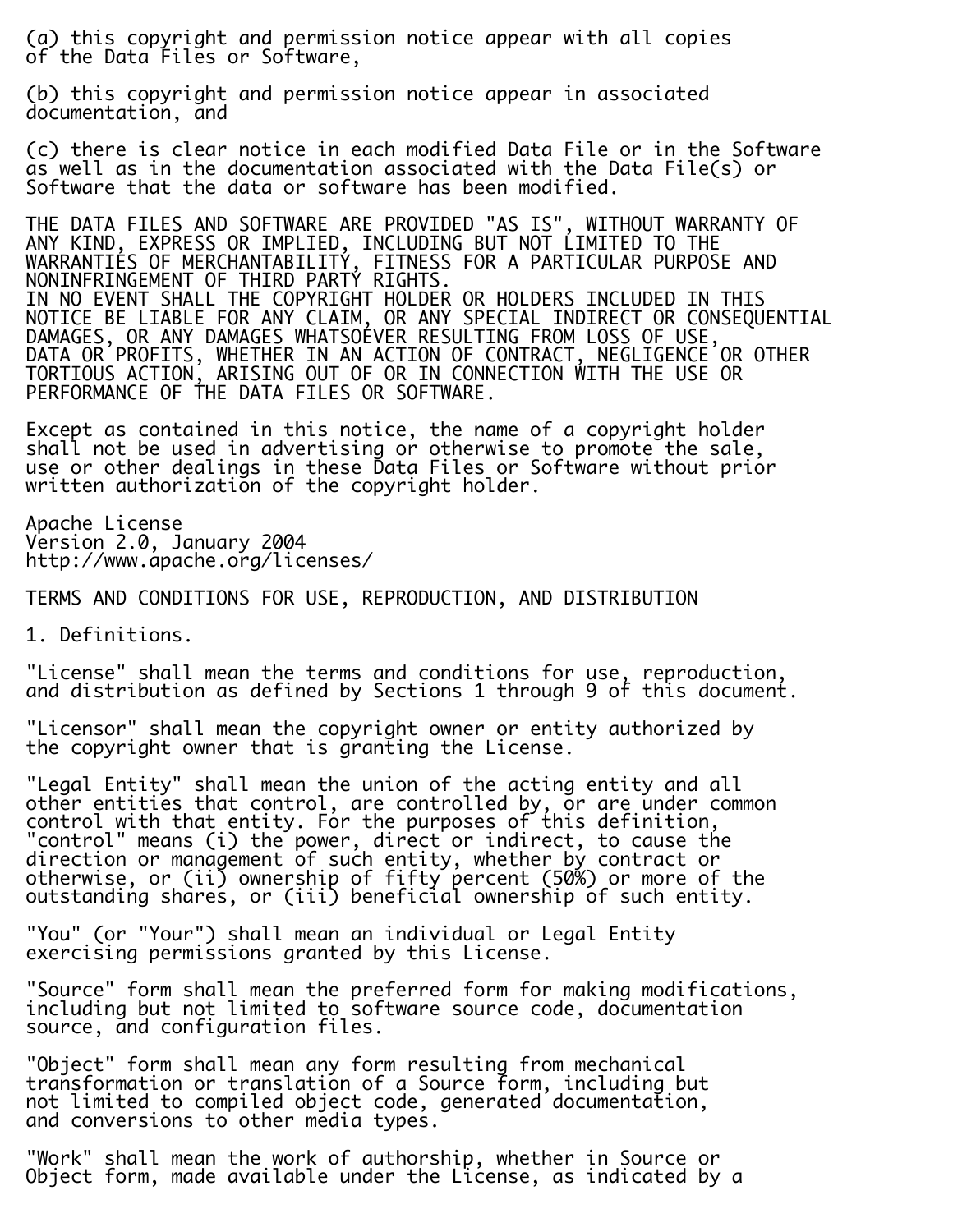copyright notice that is included in or attached to the work (an example is provided in the Appendix below).

"Derivative Works" shall mean any work, whether in Source or Object form, that is based on (or derived from) the Work and for which the editorial revisions, annotations, elaborations, or other modifications represent, as a whole, an original work of authorship. For the purposes of this License, Derivative Works shall not include works that remain separable from, or merely link (or bind by name) to the interfaces of, the Work and Derivative Works thereof.

"Contribution" shall mean any work of authorship, including the original version of the Work and any modifications or additions to that Work or Derivative Works thereof, that is intentionally submitted to Licensor for inclusion in the Work by the copyright owner or by an individual or Legal Entity authorized to submit on behalf of the copyright owner. For the purposes of this definition, "submitted" means any form of electronic, verbal, or written communication sent to the Licensor or its representatives, including but not limited to communication on electronic mailing lists, source code control systems, and issue tracking systems that are managed by, or on behalf of, the Licensor for the purpose of discussing and improving the Work, but excluding communication that is conspicuously marked or otherwise designated in writing by the copyright owner as "Not a Contribution."

"Contributor" shall mean Licensor and any individual or Legal Entity on behalf of whom a Contribution has been received by Licensor and subsequently incorporated within the Work.

2. Grant of Copyright License. Subject to the terms and conditions of this License, each Contributor hereby grants to You a perpetual, worldwide, non-exclusive, no-charge, royalty-free, irrevocable copyright license to reproduce, prepare Derivative Works of, publicly display, publicly perform, sublicense, and distribute the Work and such Derivative Works in Source or Object form.

3. Grant of Patent License. Subject to the terms and conditions of this License, each Contributor hereby grants to You a perpetual, worldwide, non-exclusive, no-charge, royalty-free, irrevocable (except as stated in this section) patent license to make, have made, use, offer to sell, sell, import, and otherwise transfer the Work, where such license applies only to those patent claims licensable by such Contributor that are necessarily infringed by their Contribution(s) alone or by combination of their Contribution(s) with the Work to which such Contribution(s) was submitted. If You institute patent litigation against any entity (including a cross-claim or counterclaim in a lawsuit) alleging that the Work or a Contribution incorporated within the Work constitutes direct or contributory patent infringement, then any patent licenses granted to You under this License for that Work shall terminate as of the date such litigation is filed.

4. Redistribution. You may reproduce and distribute copies of the Work or Derivative Works thereof in any medium, with or without modifications, and in Source or Object form, provided that You meet the following conditions:

(a) You must give any other recipients of the Work or Derivative Works a copy of this License; and

(b) You must cause any modified files to carry prominent notices stating that You changed the files; and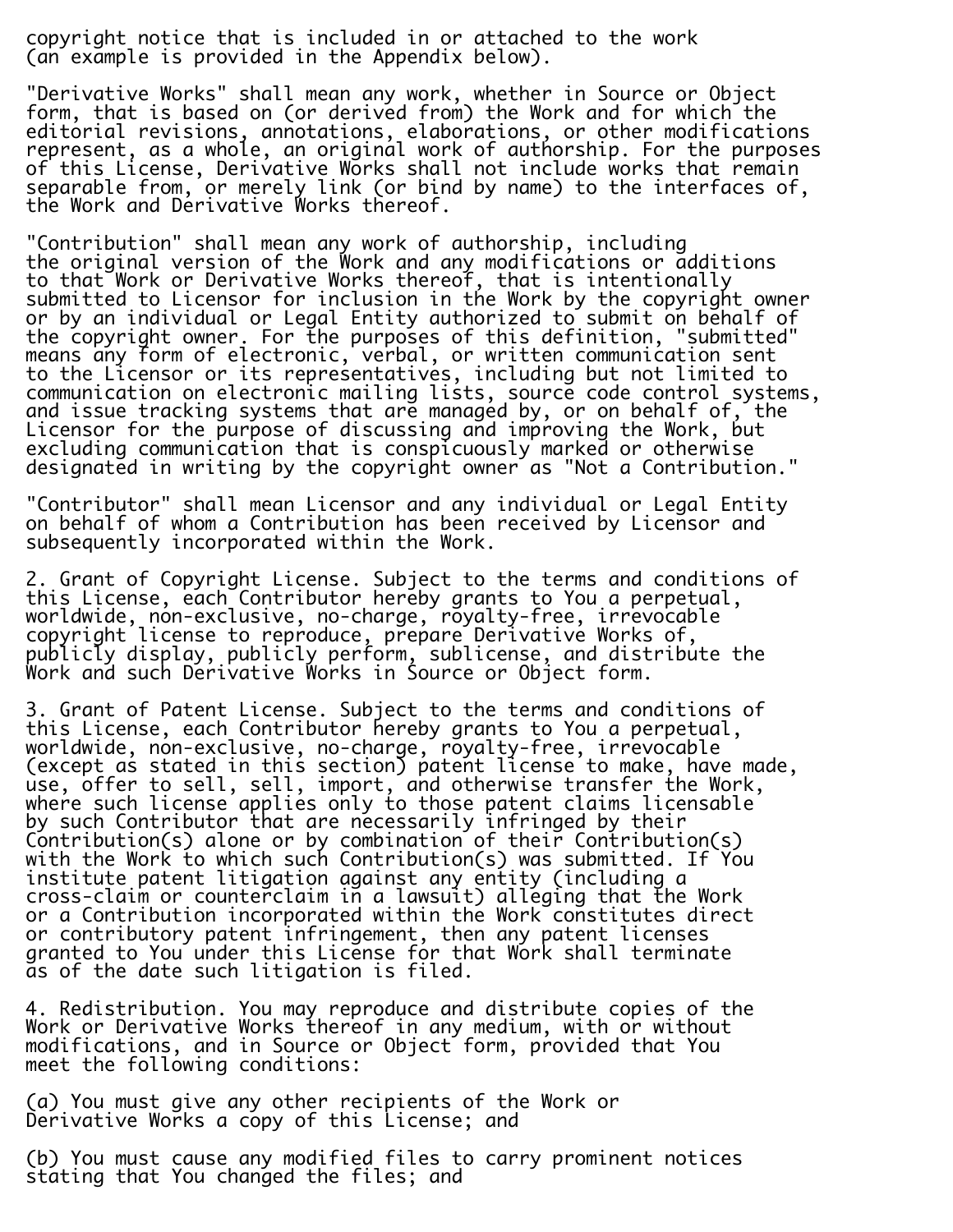(c) You must retain, in the Source form of any Derivative Works that You distribute, all copyright, patent, trademark, and attribution notices from the Source form of the Work, excluding those notices that do not pertain to any part of the Derivative Works; and

(d) If the Work includes a "NOTICE" text file as part of its distribution, then any Derivative Works that You distribute must include a readable copy of the attribution notices contained within such NOTICE file, excluding those notices that do not pertain to any part of the Derivative Works, in at least one of the following places: within a NOTICE text file distributed as part of the Derivative Works; within the Source form or documentation, if provided along with the Derivative Works; or, within a display generated by the Derivative Works, if and wherever such third-party notices normally appear. The contents of the NOTICE file are for informational purposes only and do not modify the License. You may add Your own attribution notices within Derivative Works that You distribute, alongside or as an addendum to the NOTICE text from the Work, provided that such additional attribution notices cannot be construed as modifying the License.

You may add Your own copyright statement to Your modifications and may provide additional or different license terms and conditions for use, reproduction, or distribution of Your modifications, or for any such Derivative Works as a whole, provided Your use, reproduction, and distribution of the Work otherwise complies with the conditions stated in this License.

5. Submission of Contributions. Unless You explicitly state otherwise, any Contribution intentionally submitted for inclusion in the Work by You to the Licensor shall be under the terms and conditions of this License, without any additional terms or conditions. Notwithstanding the above, nothing herein shall supersede or modify the terms of any separate license agreement you may have executed with Licensor regarding such Contributions.

6. Trademarks. This License does not grant permission to use the trade names, trademarks, service marks, or product names of the Licensor, except as required for reasonable and customary use in describing the origin of the Work and reproducing the content of the NOTICE file.

7. Disclaimer of Warranty. Unless required by applicable law or agreed to in writing, Licensor provides the Work (and each Contributor provides its Contributions) on an "AS IS" BASIS, WITHOUT WARRANTIES OR CONDITIONS OF ANY KIND, either express or implied, including, without limitation, any warranties or conditions of TITLE, NON-INFRINGEMENT, MERCHANTABILITY, or FITNESS FOR A PARTICULAR PURPOSE. You are solely responsible for determining the appropriateness of using or redistributing the Work and assume any risks associated with Your exercise of permissions under this License.

8. Limitation of Liability. In no event and under no legal theory, whether in tort (including negligence), contract, or otherwise, unless required by applicable law (such as deliberate and grossly negligent acts) or agreed to in writing, shall any Contributor be liable to You for damages, including any direct, indirect, special, incidental, or consequential damages of any character arising as a result of this License or out of the use or inability to use the Work (including but not limited to damages for loss of goodwill,